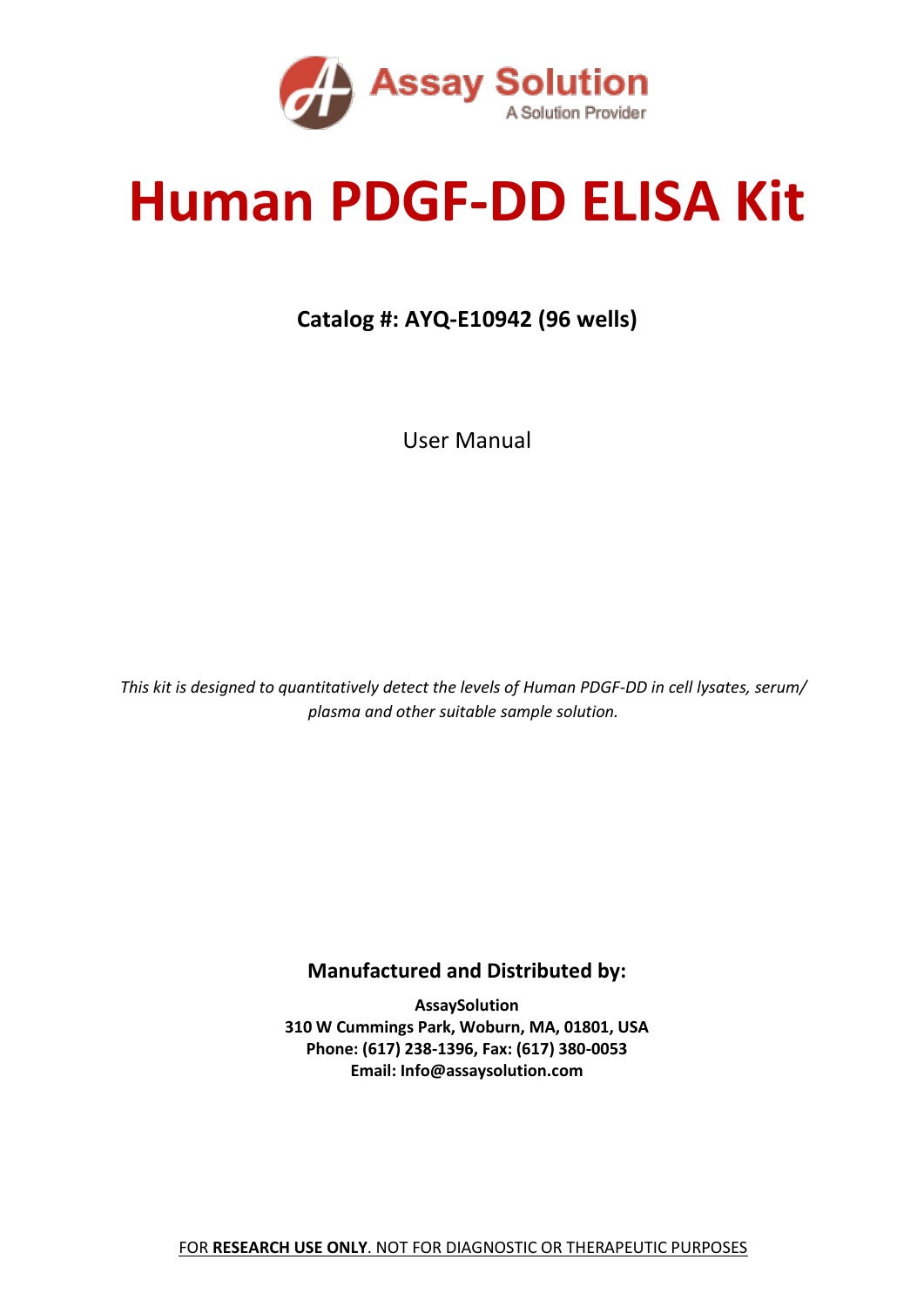#### **Important notes**

Before using this product, please read this manual carefully; after reading the subsequent contents of this manual, please note the following specially:

- The operation should be carried out in strict accordance with the provided instructions.
- Store the unused strips in a sealed foil bag at 2-8°C.
- Always avoid foaming when mixing or reconstituting protein solutions.
- Pipette reagents and samples into the center of each well, avoid bubbles.
- The samples should be transferred into the assay wells within 15 minutes of dilution.
- We recommend that all standards, testing samples are tested in duplicate.
- Using serial diluted sample is recommended for first test to get the best dilution factor.
- If the blue color develops too light after 15 minutes incubation with the substrate, it may

be appropriate to extend the incubation time (Do not over-develop).

- Avoid cross-contamination by changing tips, using separate reservoirs for each reagent.
- Avoid using the suction head without extensive wash.
- Do not mix the reagents from different batches.
- Stop Solution should be added in the same order of the Substrate Solution.
- TMB developing agent is light-sensitive. Avoid prolonged exposure to the light.

#### **ALWAYS REFER TO LOT SPECIFIC PROTCOL PROVIDED WITH EACH KIT FOR INSTRUCTIONS.**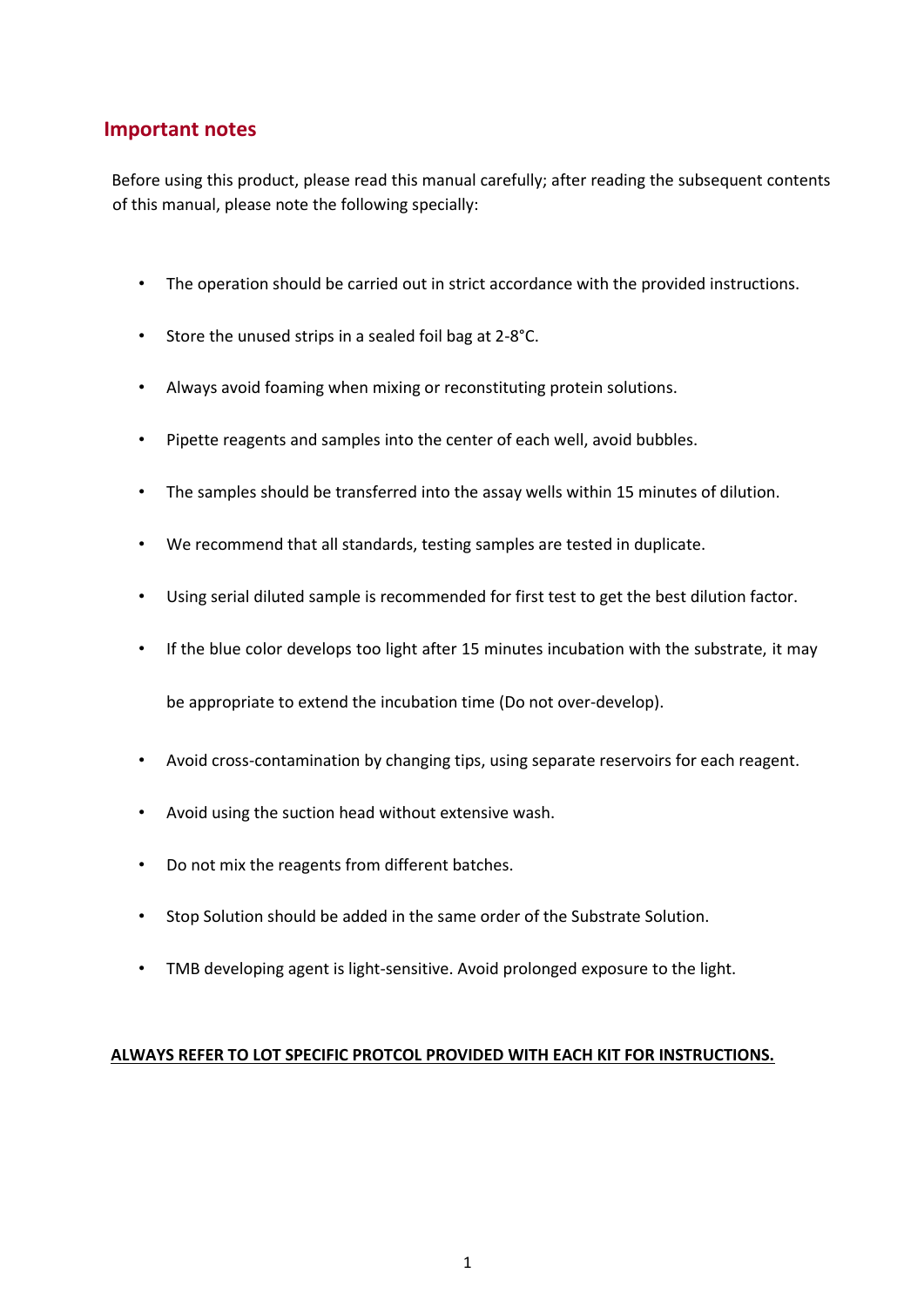| <b>Contents</b>                    | Page#     |
|------------------------------------|-----------|
| <b>Intended Use</b>                | 3         |
| <b>Assay Principle</b>             | 4         |
| <b>Materials</b>                   | $4 - 5$   |
| Sample Preparation                 | 5         |
| <b>Reagent Preparation</b>         | $5-6$     |
| <b>Assay Procedure</b>             | $6 - 7$   |
| <b>Result Calculation</b>          |           |
| <b>Typical data</b>                | 7         |
| Sensitivity                        | 7         |
| Spiking and Recovery               | 8         |
| Reproducibility                    | 8         |
| Specificity                        | 8         |
| Sample dilution                    | 8         |
| Plate Layout                       | 9         |
| <b>Troubleshooting Information</b> | $10 - 11$ |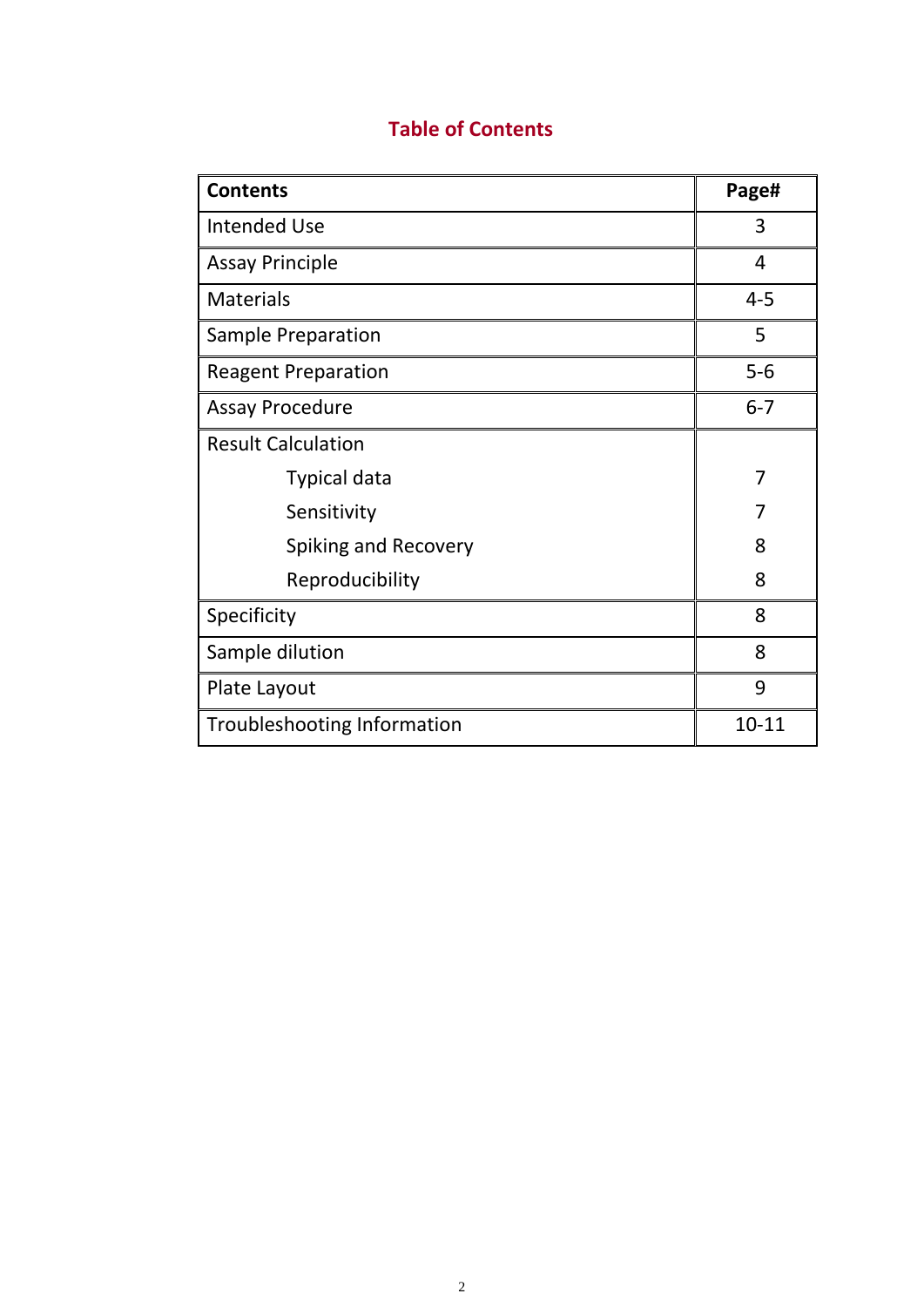| Catalog#           | AYQ-E10942                                                                                      |
|--------------------|-------------------------------------------------------------------------------------------------|
| <b>Name</b>        | Human PDGF-DD ELISA kit                                                                         |
| <b>Size</b>        | 96 T                                                                                            |
| <b>Storage</b>     | Store the unopened product at 2 - 8° C. Protect from light. Do not use past<br>expiration date. |
| Gene ID            | 80310                                                                                           |
| <b>Gene Symbol</b> | <b>PDGFDD</b>                                                                                   |
| Synonym            | PDGFDD; PDGF-DD                                                                                 |
| <b>Species</b>     | <b>Human</b>                                                                                    |

#### **Scientific Background**

Platelet-derived growth factor receptors (PDGF-R) are cell surface tyrosine kinase receptors for members of the platelet-derived growth factor (PDGF) family. PDGF subunits -A and -B are important factors regulating cell proliferation, cellular differentiation, cell growth, development and many diseases including cancer. There are two forms of the PDGF-R, alpha and beta each encoded by a different gene. Depending on which growth factor is bound, PDGF-R homo- or heterodimerizes.

The PDGF family consists of PDGF-A, -B, -C and -D, which form either homo- or heterodimers (PDGF-AA, -AB, -BB, -CC, -DD). The four PDGFs are inactive in their monomeric forms. The PDGFs bind to the protein tyrosine kinase receptors PDGF receptor-α and -β. These two receptor isoforms dimerize upon binding the PDGF dimer, leading to three possible receptor combinations, namely - $\alpha\alpha$ , - $\beta\beta$  and -αβ. The extracellular region of the receptor consists of five immunoglobulin-like domains while the intracellular part is a tyrosine kinase domain. The ligand-binding sites of the receptors are located to the three first immunoglobulin-like domains. PDGF-CC specifically interacts with PDGFR-αα and αβ, but not with -ββ, and thereby resembles PDGF-AB. PDGF-DD binds to PDGFR-ββ with high affinity, and to PDGFR-αβ to a markedly lower extent and is therefore regarded as PDGFR-ββ specific. PDGF-AA binds only to PDGFR-αα, while PDGF-BB is the only PDGF that can bind all three receptor combinations with high affinity.

#### **Intended use**

The kit is used to quantify the Human PDGF-DD in serum/ plasma, cell culture supernatant and other suitable sample solution.

| <b>Standard range</b> | 7.81 -- 500 pg/mL |
|-----------------------|-------------------|
| Assay time            | 4.5 hours         |
| Validity              | Six months        |
| Store at              | 2-8 °C            |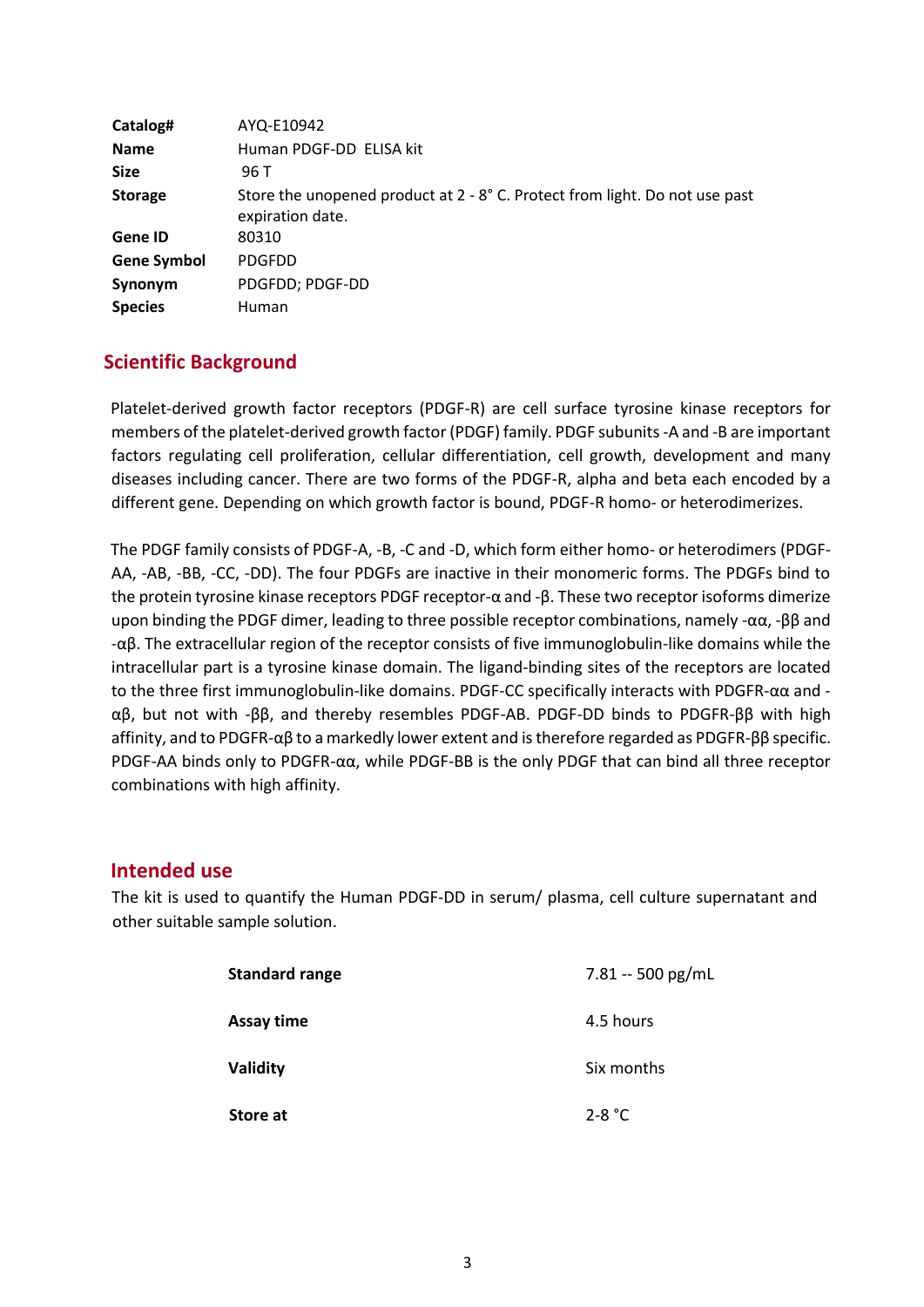#### **Assay principle**

The Human PDGF-DD ELISA Kit is based on standard sandwich enzyme-linked immunosorbent assay technology. Anti-Human PDGF-DD specific antibody has been pre-coated onto 96-well plate. Human PDGF-DD present in the standards/ samples bind to the capture antibody. Subsequently, biotinylated anti-Human PDGF-DD detection antibody is added to form an Ab-Ag-Ab sandwich. After a washing step, streptavidin-HRP is added and the unbound conjugate is removed with wash buffer. Next, addition of HRP substrate, TMB, results in the production of a blue colored product that changes to yellow after the addition of acidic Stop Solution. The density of yellow color is directly proportional to the amount of Human PDGF-DD captured on plate.



| 1. Human PDGF-DD standard:                              | 0.5 ng/vial $\times 2$ |
|---------------------------------------------------------|------------------------|
| 2. 96-well plate pre-coated with anti-Human PDGF-DD Ab: | 1                      |
| 3. Sample Diluent buffer:                               | 12 ml $\times$ 2       |
| 4. Detection antibody:                                  | 1 vial, dilution 1:60  |
| 5. Streptavidin-HRP:                                    | 1 vial dilution 1:40   |
| 6. Antibody Diluent buffer:                             | 12 ml                  |
| 7. Streptavidin HRP diluent buffer:                     | 12 ml                  |
| 8. Chromogen Solution A:                                | 6 ml                   |
| 9. Chromogen Solution B:                                | 6 ml                   |
| 10. Stop Solution:                                      | 6 ml                   |
| 11. 20 $\times$ Wash Buffer:                            | 25 ml                  |
| 12. Plate sealers                                       | $\overline{2}$         |
| 13. Package insert                                      | 1                      |



| 0.5 ng/vial $\times 2$   |
|--------------------------|
| 1                        |
| $12 \text{ ml} \times 2$ |
| 1 vial, dilution 1:60    |
| 1 vial dilution 1:40     |
| 12 ml                    |
| 12 ml                    |
| 6 ml                     |
| 6 ml                     |
| 6 ml                     |
| 25 ml                    |
| 2                        |
| 1                        |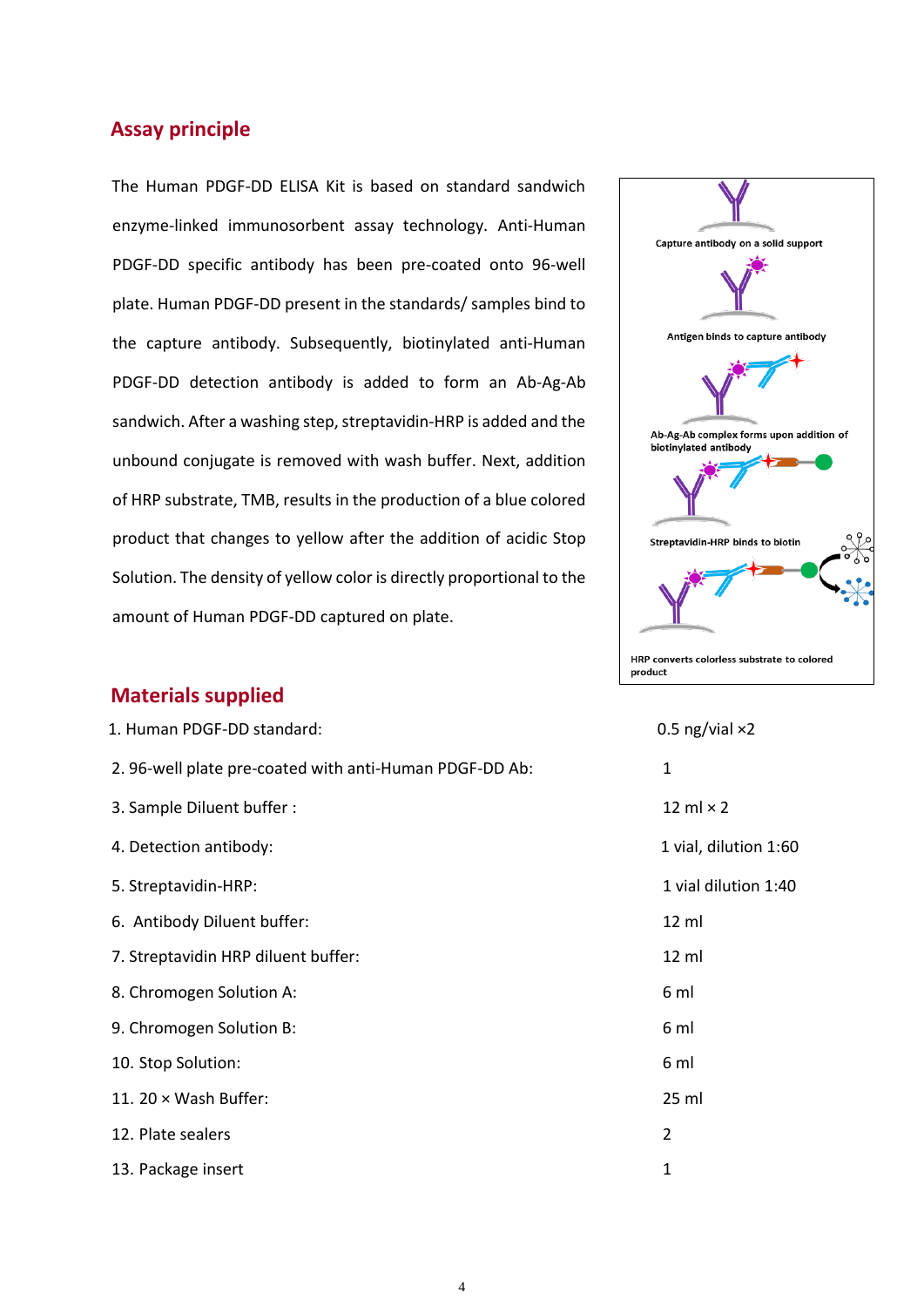#### **Materials required but not supplied**

- 1x PBS.
- Standard plate reader capable of measuring absorbance at 450 nm.
- Adjustable pipettes and disposable pipette tips.
- Multi-channel pipettes, manifold dispenser or automated microplate washer.
- Distilled water.
- Absorbent paper.
- Materials used for sample preparation.

#### **Sample Preparation and storage**

Store samples to be assayed within 24 hours at 2-8°C. For long-term storage, aliquot and freeze samples at -20°C. Avoid repeated freeze-thaw cycles.

- Cell culture supernatant, tissue lysate or body fluids: Remove particulates by centrifugation, analyze immediately or aliquot and store at -20°C
- Serum: Allow the serum to clot in a serum separator tube (about 4hours) at room temperature. Centrifuge at approximately 1000 X g for 15 min. Analyze the serum immediately or aliquot and store frozen at -20°C.
- Plasma: Collect plasma using heparin as an anticoagulant. Centrifuge for 15 min at 1000 x g within 30 minutes of collection. Analyze immediately or aliquot and store frozen at -20°C. EDTA and citrate are not recommended as the anticoagulant.

#### **Reagent Preparation**

#### **Standard**

- Human PDGF-DD: Standard solution should be prepared no more than 2 hours prior to the experiment. Two tubes of standard (0.5 ng /vial) are included in each kit. Use one tube for each experiment.
- Prepare 500 pg/ml→ 7.81 pg/ml of Human PDGF-DD standard solutions:
- Add 1.0 ml of Sample Diluent Buffer into one standard vial with 0.5 ng Human PDGF-DD. Keep the tube at room temperature for 10 minutes and mix thoroughly. This is 500 pg/ml standard solution.
- Label 6 Eppendorf tubes with 250 pg/ml, 125 pg/ml, 62.5 pg/ml, 31.3 pg/ml, 15.6 pg/ml, 7.8125 pg/ml respectively. Then make 2-fold serial dilution from 500 pg/ml to 7.81 pg/ml in 1.5 ml tubes with sample diluent buffer.
- Make sure each tube has  $\geq 250$  µl of standard.

**Note:** *The standard solutions are best used within 2 hours.*

#### **Preparation of detection anti-Human PDGF-DD antibody working solution**

- The stock solution is stable at 2-8  $\degree$ C for up to 1 month. After opening the vial use within 1 month. For long-term storage, please aliquot and store at -20 °C. Avoid freeze-thaw cycles.
- The working solution should be prepared no more than 2 hours prior to the experiment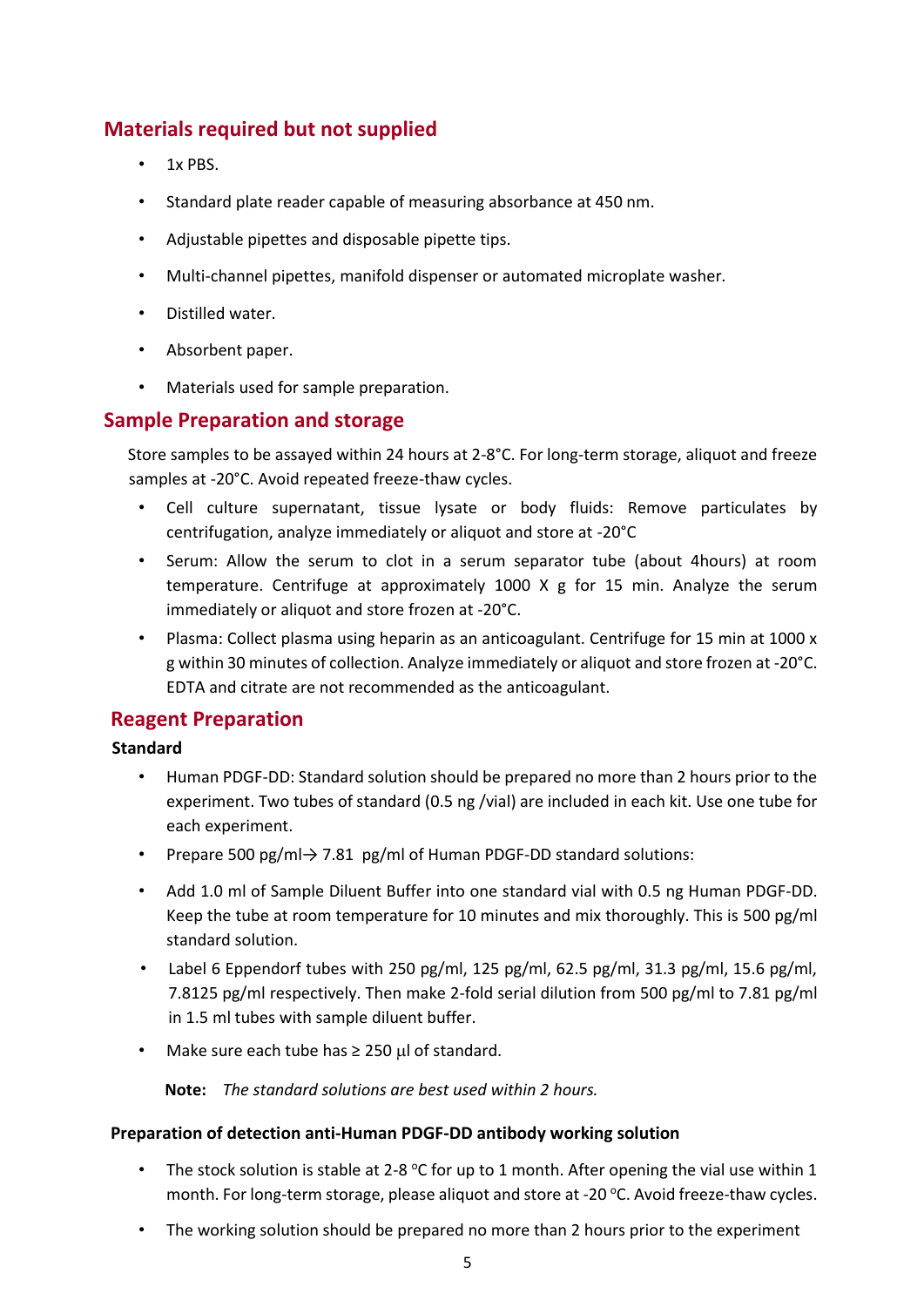- The reagent is supplied as 60X concentrate. Empty the total contents in to 10.62 ml of Antibody Diluent Buffer or prepare the solution separately in a volume as needed. The solution should be mixed thoroughly.
- The total volume should be: 0.1 ml/well x the number of wells (Allowing 0.1-0.2 ml more than total volume.

#### **Preparation of Streptavidin-HRP working solution**

- The solution should be prepared no more than 1 hour prior to the experiment.
- The total volume should be: 0.1 ml/well x the number of wells (allowing 0.1-0.2 ml more than total volume).
- Streptavidin-HRP should be diluted 1:40 with Streptavidin-HRP Diluent buffer and mixed thoroughly.

#### **Preparation of TMB Substrate solution**

- The solution should be prepared no more than 10 min prior to the experiment.
- The total volume should be: 0.1 ml/well x the number of wells (allowing 0.1-0.2 ml more than total volume).
- Mix equal volumes of chromogen solutions A and B. Protect from light.

#### **Wash Buffer**

- If crystals have formed in the 20X wash buffer, warm to room temperature and mix gently until the crystals have completely dissolved.
- Dilute 25 ml Wash Buffer Concentrate (20X) to a total volume of 500 ml with distilled water.

#### **Assay Procedure**

Bring all reagents to room temperature before use. Human PDGF-DD standard curve should be prepared for each experiment. The user will decide sample dilution factor by rough estimation of Human PDGF-DD concentration in samples.

1. Add 100 µl of sample or standards per well. Add 0.1 ml of the sample diluent into the control well (Zero well). Cover with an adhesive strip and incubate at room temperature for 2 hours.

Note: We recommend that each Human PDGF-DD standard solution and each sample is measured in duplicate.

- 2. Aspirate each well and wash with Wash Buffer, repeating the process two times for a total of three washes. Wash by filling each well with Wash Buffer (300 µl) using a squirt bottle, manifold dispenser, or auto-washer. Complete removal of liquid at each step is essential for good performance. After the last wash, remove any remaining Wash Buffer by aspirating or by inverting the plate and blotting it against clean paper towels.
- 3. Add 100 µl of the Detection Antibody working solution to each well. Cover with a new adhesive strip and incubate at room temperature for 2 hours.
- 4. Repeat the aspiration/wash as in step 2.
- 5. Add 100 µl of the working solution of Streptavidin-HRP to each well. Cover the plate and incubate at room temperature for 30 min. Avoid placing the plate in direct light.
- 6. Repeat the aspiration/wash as in step 2 for three times.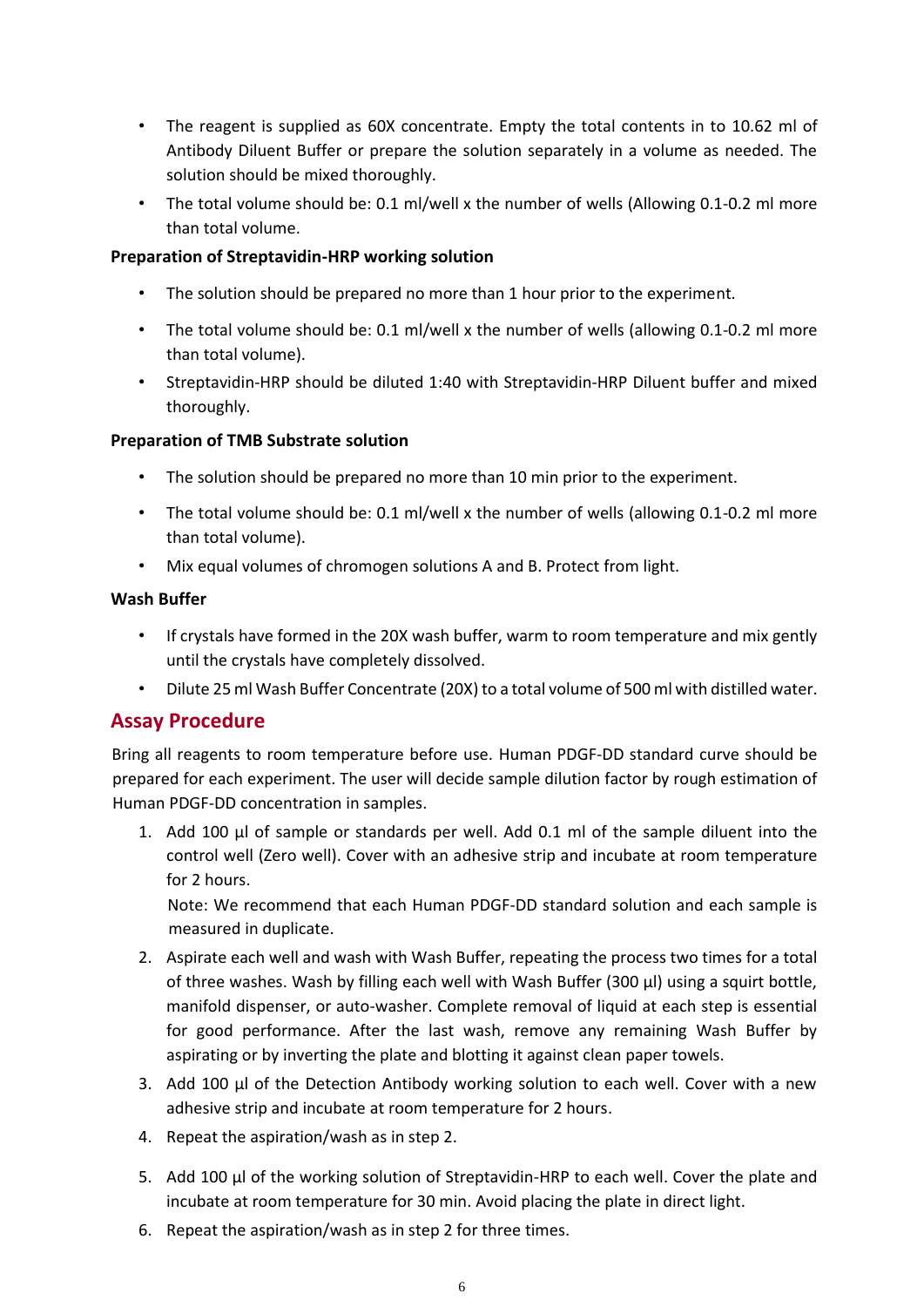- 7. Add 100 μl of TMB substrate solution to each well. Cover and incubate at room temperature for 5 -15 min until a gradient develops and you see visible color in the 2<sup>nd</sup> lowest concentration well. Protect from light. Do not over-develop.
- 8. Add 50 μl Stop Solution to each well. Mix well.
- 9. Read the Optical Density (O.D.) at 450 nm using a microtiter plate reader immediately.

#### **Result calculation**

For calculation, (the relative O.D.450) = (the O.D.450 of each well) – (the O.D.450 of Zero well). The standard curve can be plotted as the relative O.D.450 of each standard solution (Y) vs. the respective concentration of the standard solution (X). The Human PDGF-DD concentration of the samples can be interpolated from the standard curve.

**Note:** if the samples measured were diluted, multiply the dilution factor to the concentrations from interpolation to obtain the concentration before dilution

#### **Typical data**

This standard curve was generated at the AssaySolution laboratory for demonstration purpose only. A standard curve must be run with each assay.



#### **Sensitivity**

The sensitivity or minimum detectable dose (MDD) of Human PDGF-DD was determined to be 6.25 pg/ml. MDD is defined as the Human PDGF-DD concentration resulting in an O.D.450 value that is 2 standard deviations higher than blank.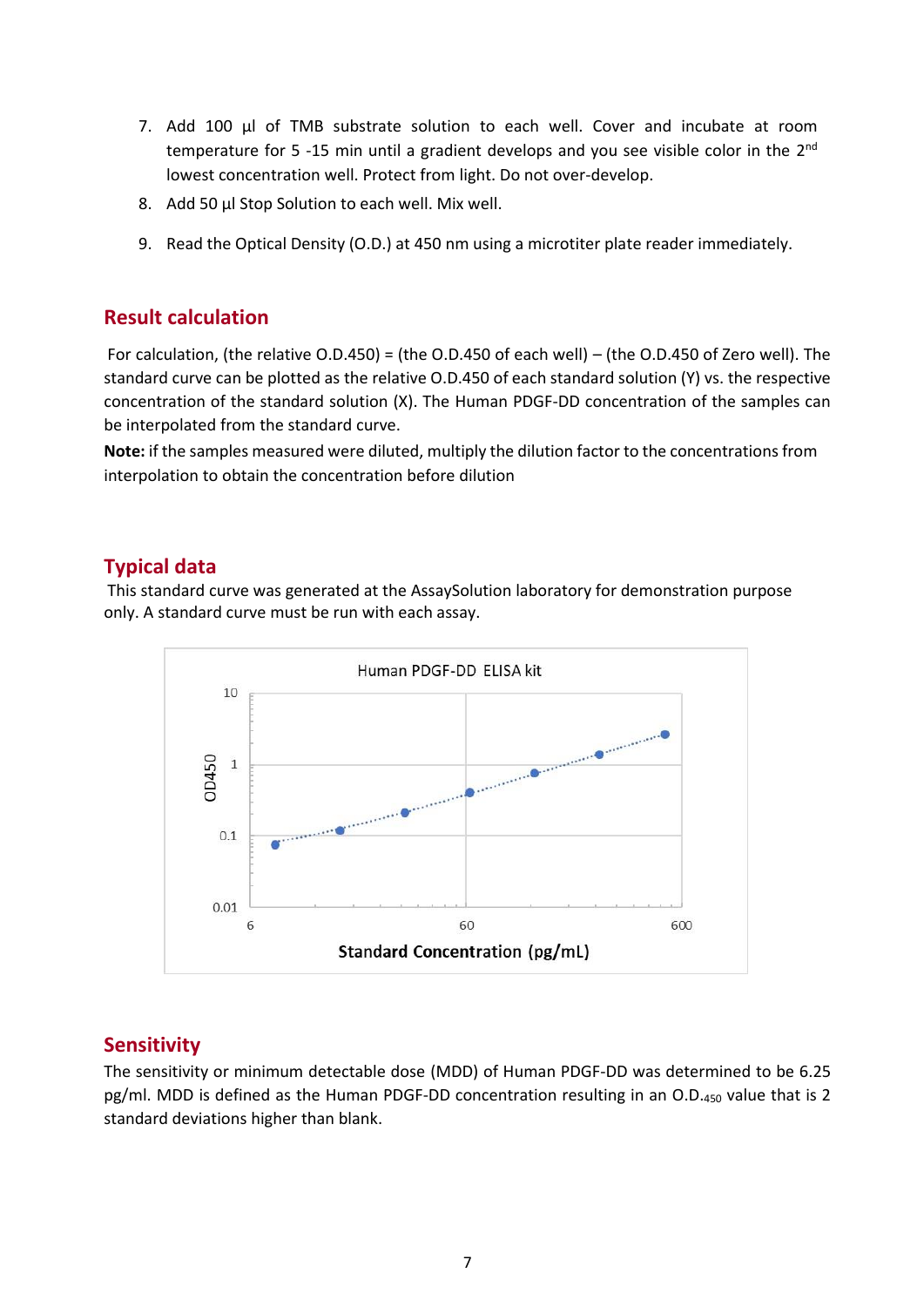#### **Spiking and Recovery**

Recovery was determined by spiking the following matrices with various concentrations of Human PDGF-DD.

| <b>Sample Type</b> | <b>Average Recovery (%)</b> | Range (%) |
|--------------------|-----------------------------|-----------|
| Cell lysates       | 94.5                        | 88-101    |
| Serum              | 101.7                       | 95-109    |

#### **Reproducibility**

- ➢ Inter-assay- <10.4%
- ➢ Intra-assay- <7.8%

#### **Specificity**

This kit recognizes both natural and recombinant Human PDGF-DD.

#### **Sample Dilution**

The user may need to determine the dilution factor in a preliminary experiment. If required, samples should be diluted in sample diluent buffer.

> *For additional troubleshooting information please email us at info@assaysolution.com*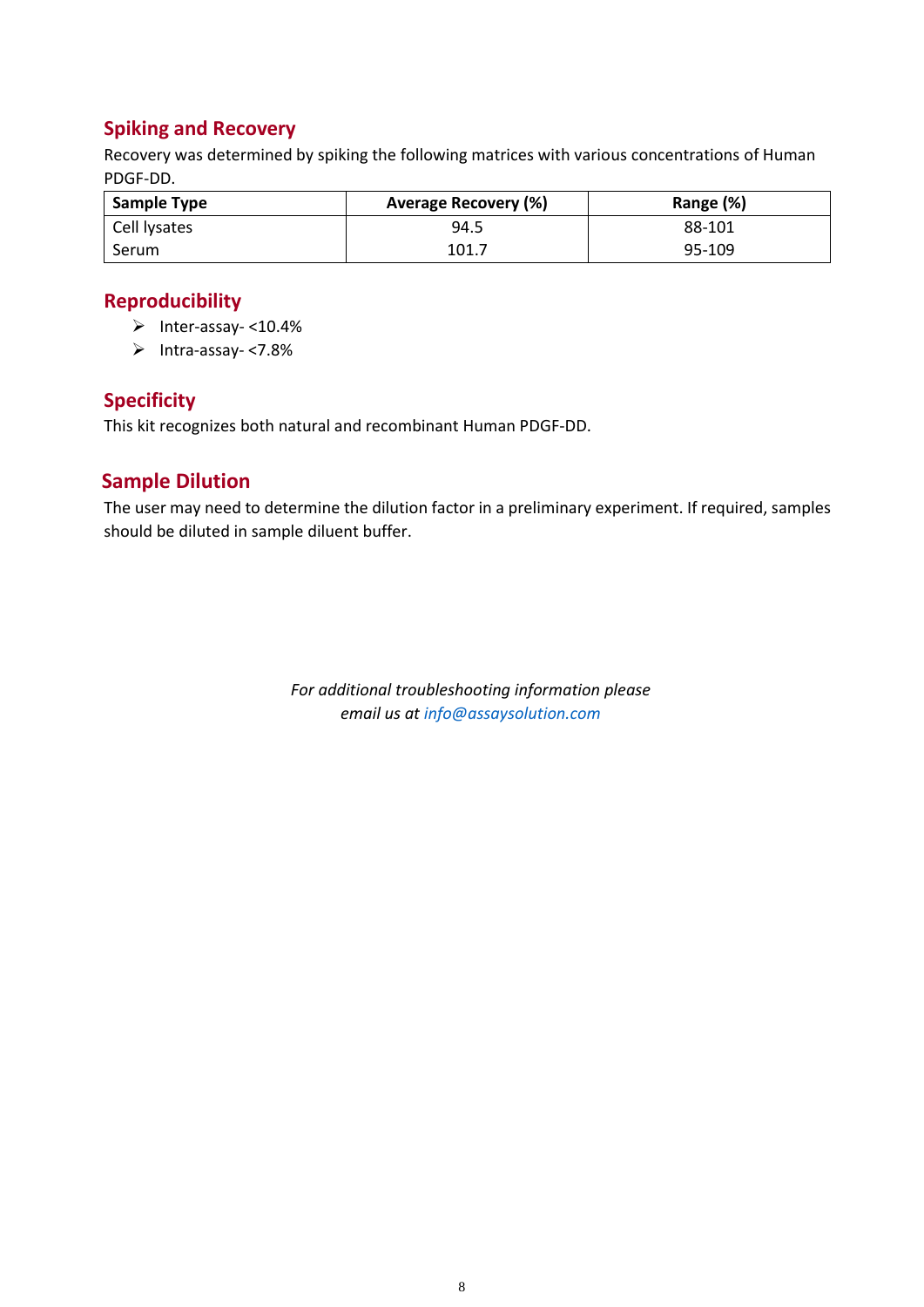### **Plate Layout**

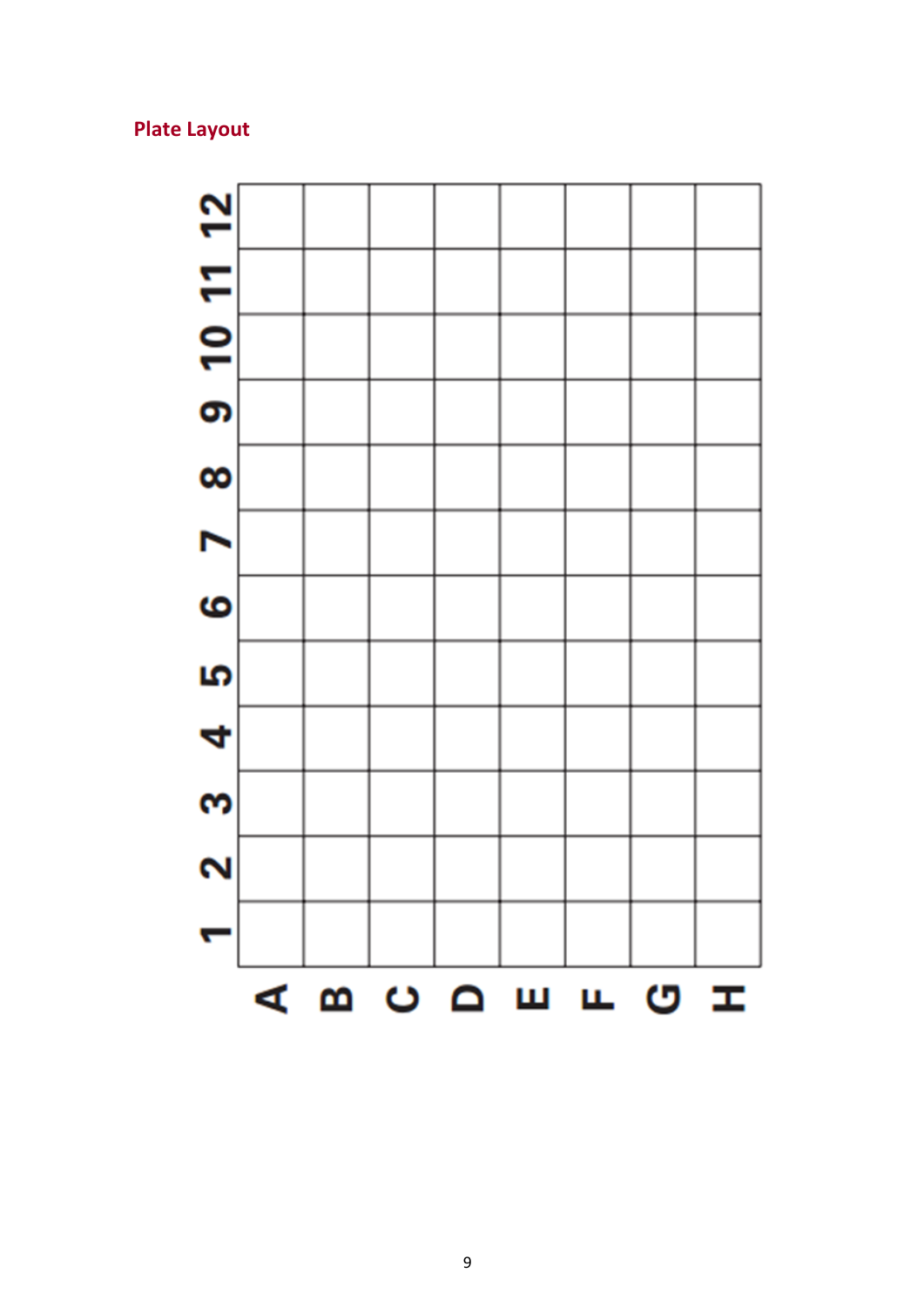## **Troubleshooting Information**

## **High Background**

| <b>Probable Cause:</b>                               | <b>Solution/Action</b>                                                                                                                                                                                                                                                     |
|------------------------------------------------------|----------------------------------------------------------------------------------------------------------------------------------------------------------------------------------------------------------------------------------------------------------------------------|
| <b>High incubation temperature:</b>                  | Incubate at room temperature (25 $\degree$ C) throughout the procedure                                                                                                                                                                                                     |
| Insufficient washing of the plate:                   | Fill the wells with wash buffer and aspirate completely for the<br>next wash<br>Increase the number of washes<br>Add soak time (20-30 seconds) in between the washes<br>Use automated plate washer, if available and check that all the<br>channels are operating properly |
| <b>Concentrated streptavidin-HRP</b>                 | Streptavidin-HRP was not diluted properly<br>Dilute the streptavidin-HRP as mentioned in the manual                                                                                                                                                                        |
| <b>Light exposure during substrate</b><br>incubation | The TMB substrate is light sensitive and turns to blue color in the<br>presence of light. The incubation must be carried out in dark.                                                                                                                                      |
| <b>Stop solution not added</b>                       | Color will continue to develop if stop solution is not added                                                                                                                                                                                                               |
| <b>Diluents came with the kit were</b><br>not used   | Standards/ sample, detection antibody and streptavidin-HRP<br>must be diluted in the respective buffers came with the kit. Do<br>not use buffers from other kits                                                                                                           |
| <b>Contaminated solutions</b>                        | Prepare fresh working solutions                                                                                                                                                                                                                                            |

## **Poor Standard Curve**

| <b>Probable Cause:</b>                      | <b>Solution/Action</b>                                                                                                                                                                                                     |
|---------------------------------------------|----------------------------------------------------------------------------------------------------------------------------------------------------------------------------------------------------------------------------|
| <b>Improper standard</b><br>reconstitution: | Spin the vial briefly before opening<br>Reconstitute the standard as mentioned in the manual. After<br>reconstitution, leave it at least for 10 minutes at room<br>temperature<br>Do not store and reuse diluted standards |
| <b>Curve fitting problem:</b>               | Log transform the values on both axes<br>Use 4-PL/5-PL curve fitting programs                                                                                                                                              |
| Incubation temperature/time                 | Use the recommended standard incubation conditions                                                                                                                                                                         |
| <b>Poor dilutions</b>                       | Pipetting error. Check pipetting technique and calculations.<br>Use calibrated pipettes.                                                                                                                                   |